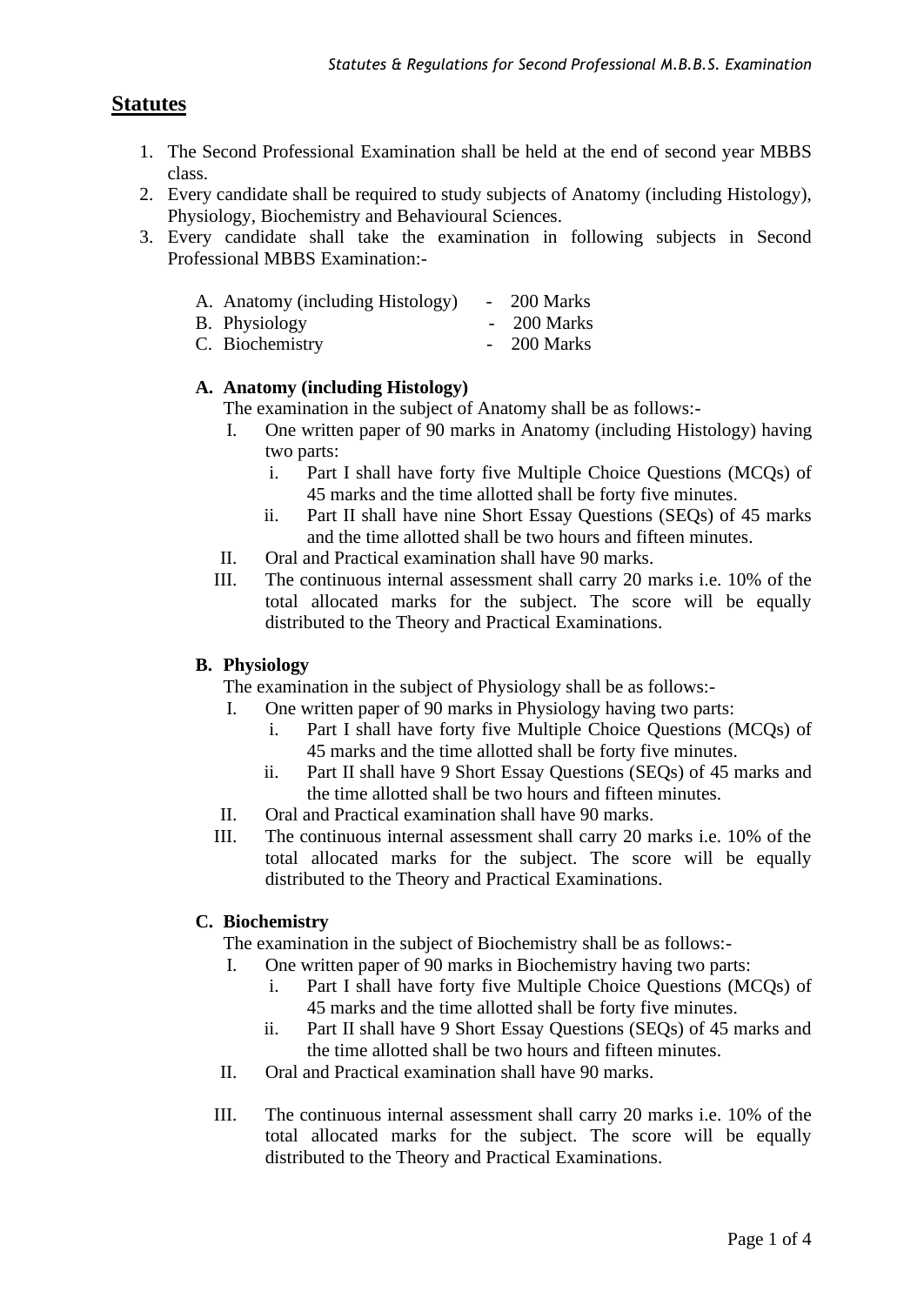4. The marks distribution in each subject is given in Table 1:

| <b>Subject</b>            | <b>Theory</b> |                    | <b>Practical</b>    |            | <b>Total</b> |  |  |
|---------------------------|---------------|--------------------|---------------------|------------|--------------|--|--|
| Anatomy (Including        | Part I MCQs   | 45 Marks           | Oral and Practical  | 90 Marks   |              |  |  |
| Histology)                |               |                    |                     |            |              |  |  |
|                           | Part II SEOs  | 45 Marks           | Internal Assessment | 10 Marks   |              |  |  |
|                           | Internal      |                    |                     |            |              |  |  |
|                           | Assessment    | 10 Marks           |                     |            |              |  |  |
|                           |               | <b>100</b>         |                     | <b>100</b> | <b>200</b>   |  |  |
| Physiology                | Part I MCQs   | 45 Marks           | Oral and Practical  | 90 Marks   |              |  |  |
|                           | Part II SEOs  | 45 Marks           | Internal Assessment | 10 Marks   |              |  |  |
|                           | Internal      |                    |                     |            |              |  |  |
|                           | Assessment    | 10 Marks           |                     |            |              |  |  |
|                           |               | <b>100</b>         |                     | <b>100</b> | <b>200</b>   |  |  |
| Biochemistry              | Part I MCQs   | Marks<br>45        | Oral and Practical  | 90 Marks   |              |  |  |
|                           | Part II SEQs  | 45<br>Marks        | Internal Assessment | 10 Marks   |              |  |  |
|                           | Internal      |                    |                     |            |              |  |  |
|                           | Assessment    | <b>Marks</b><br>10 |                     |            |              |  |  |
|                           |               | <b>100</b>         |                     | <b>100</b> | <b>200</b>   |  |  |
| <b>Total</b><br>600 Marks |               |                    |                     |            |              |  |  |

## **Table 1**

- 5. The medium of Examinations shall be English.
- 6. No grace marks should be allowed in any examination or practical under any guise or name.

## **Regulations**

- 1. This examination shall be open to any student who:
	- a. has been enrolled/registered and completed one academic year preceding the second professional examination in a constituent/affiliated College of the University.
	- b. has passed the First Professional MBBS Examination from University of Health Sciences or an examination from any other recognised University considered equivalent for the purpose by the Academic Council, not less than one academic year previously.
	- c. has his/her name submitted to the Controller of Examinations, for the purpose of examination, by the Principal of the College in which he / she is enrolled.
	- d. has his/her marks of internal assessment in all the subjects sent to the Controller of Examinations by the Principal of the College alongwith the admission forms.
	- e. produces the following certificates duly verified by the Principal of his / her College:
		- (i) of good character;
		- (ii) of having attended not less than three-fourth (75%) of the full course of lectures delivered and practical conducted in each of the subjects of the Examination.

The Chairman of the College Academic Council / Principal of the College may condone for valid reasons deficiency up to 5% of lectures in written papers and 5% in practical. Candidates falling short of lectures or practical shall not be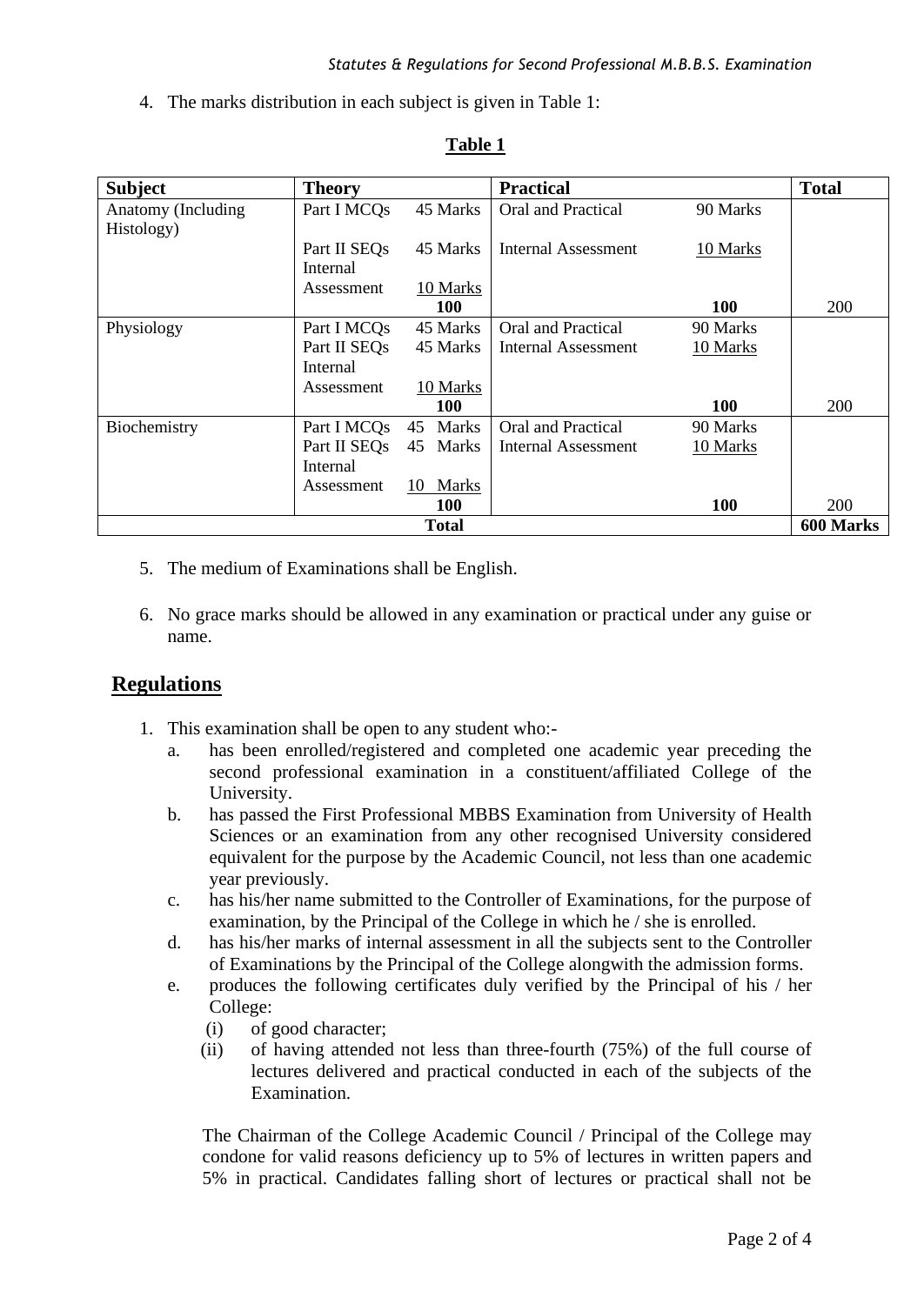#### *Statutes & Regulations for Second Professional M.B.B.S. Examination*

admitted to the examination but may be permitted to appear at the next examination if they attend 75% of the lectures delivered and practicals conducted up to the commencement of the next examination by remaining on the rolls of a College as regular student.

- f. The detainee students shall complete all the academic requirements including attendance in the year of detention like promoted students enrolled in the class.
- 2. The minimum number of marks required to pass this examination for each subject shall be fifty percent (50%) in written and fifty percent (50%) in the oral  $\&$  practical examination and fifty percent (50%) in aggregate, independently and concomitantly at one and the same time.
- 3. Candidates who secure eighty five percent (85%) or above marks in any subject shall be declared to have passed "with distinction" in that subject and no candidate who does not pass in all the subjects of the Second Professional MBBS Examination as a whole at one and the same time shall be declared to have passed "with distinction" in any subject.
- 4. A candidate failing in one or more subject of the annual examination shall be provisionally allowed to join third professional class till the commencement of supplementary examinations. The candidate, however, shall have to pass the failed subjects in this supplementary examination failing which he / she shall be detained in the second professional. Under no circumstances, a candidate shall be promoted to the third professional class till he / she has previously passed all the subjects in the Second Professional MBBS Examination.

If a student appears in the Supplementary Examination for the first time as he/she did not appear in the annual examination and failed in any subject in the Supplementary Examination, he/she will be detained in the same class and will not be promoted to the next class.

- 5. Any student who fails to clear Second Professional in four chances, availed or un availed, and has been expelled on that account shall not be eligible for continuation of medical studies for MBBS and shall not be eligible for fresh admission as a fresh candidate in either MBBS or BDS
- 6. Every candidate shall forward his / her application for admission to the examination to the Controller of Examination, through the Principal of the College at least four weeks before the commencement of the examination accompanied by the prescribed fee.
- 7. Awards of internal assessment in all the subjects of all the candidates shall be submitted to the Controller of Examinations along with Admission Forms for the annual examination. Internal assessment received after commencement of the examination shall not be accepted. The marks of internal assessment shall be submitted only once a year prior to annual examination and the same shall be counted for both annual and supplementary examinations. It is further emphasized that fresh internal assessment or a revision of assessment for supplementary examination shall not be permissible. However, it is required from the Colleges to submit a revised internal assessment for the detained students. The internal assessment award in a